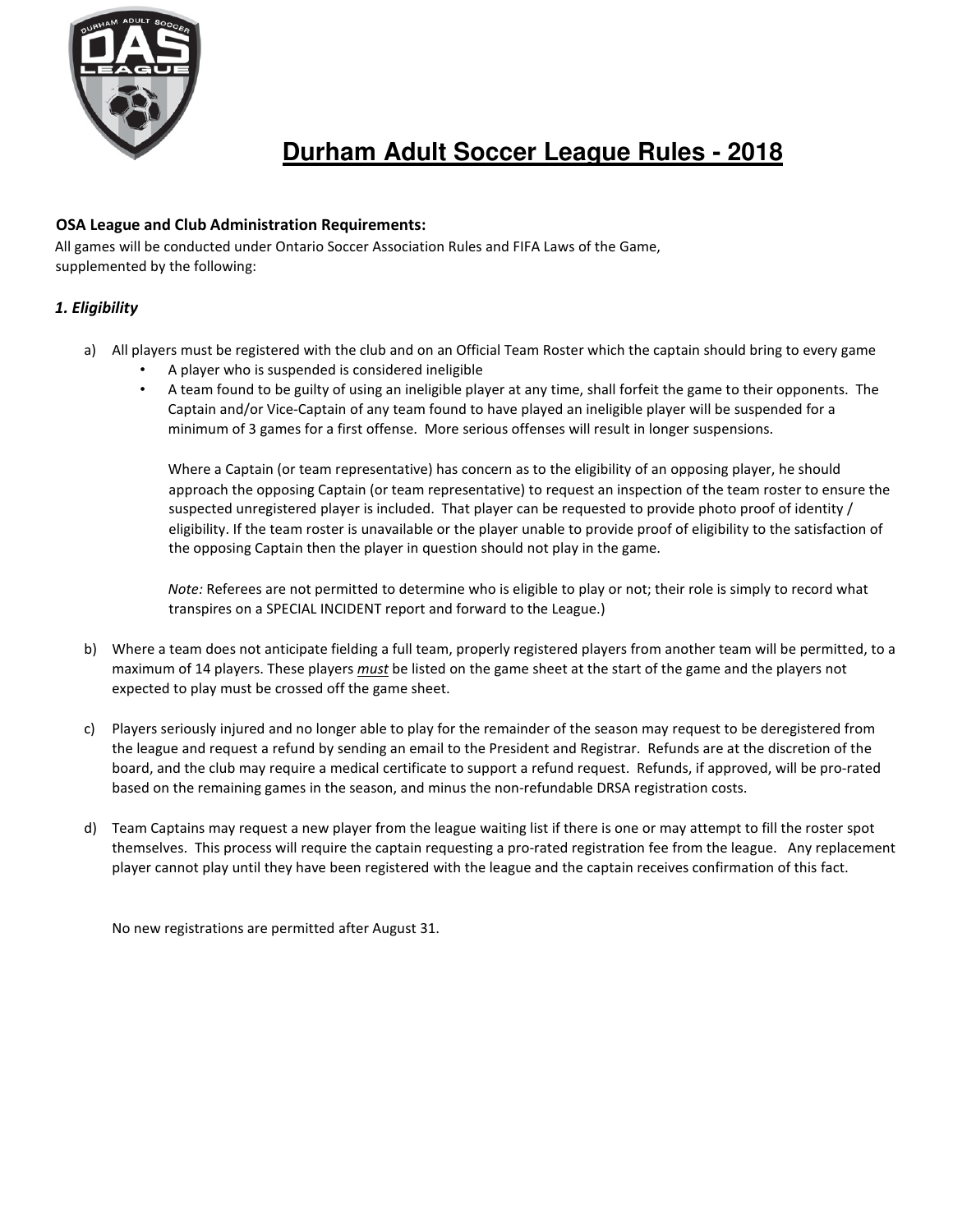

### 2. Equipment

a) All players should be dressed in the league issued identical uniforms - shirts, socks and shorts. It is the responsibility of the Team Captain or Representative to ensure that any registered player without their normal uniform wear a shirt or uniform that closely resembles the team colors. If such clothing cannot be provided to the satisfaction of the opposing captain (not the referee), the player is not eligible to play that game.

Note: Black or white shorts and black or white socks are the only alternate colours permitted.

- b) Both teams shall provide AARSC approved game sheets to the referee prior to kickoff.
- c) The home team will supply the game ball.

### 3. Duration of Play

All games will consist of two 45-minute halves; Games not commencing on time may be reduced in length to 2 equal halves of at least 35 minutes.

Halftime will be 5 minutes.

Note: Should a game in progress be terminated due to weather conditions after 60 minutes of play has been completed, the game shall be considered completed and the score at termination shall stand. If the game does not reach 60 minutes, one attempt will be made to reschedule the game, giving at least one week's notice. Any team refusing to play shall forfeit the game. If both teams refuse to play, a score of 00 will be entered and both teams will record a loss (0 points).

#### 4. Disciplinary Action

All players are expected to conduct themselves in a sportsman like manner. As a member of the Ontario Soccer Association, discipline will be defined based on Section 9.0, Table 5

More serious infractions will be referred to the Durham Region Soccer Association (DRSA) for a hearing.

- a) All incidents will be handled per OSA rules.
- b) Any player who is witness to an incident may be called to give evidence at a DRSA or OSA hearing. Those players must attend the hearing in person.

Note: A player who receives a red card for violent conduct, serious foul play or abusive language towards an official may be required to attend a DRSA disciplinary hearing. Players may also be subjected to an automatic suspension or fine. Players will be suspended indefinitely for failure to attend scheduled hearing

In addition to any penalties determined by the DRSA – a player will be immediately suspended as follows:

Yellow Cards: 1<sup>st</sup> and 2<sup>nd</sup> yellow cards - no action 3 rd Yellow card – 1 game suspension 4 th Yellow card – no action 5 th Yellow card – 2 game suspension

6 th and subsequent yellow cards – 3 game suspension

#### 2 Yellow Cards in same game

1 st Occurrence – 1 game suspension 2 nd Occurrence – 3 games suspension 3<sup>rd</sup> Occurrence - 5 games suspension

Red Cards

1 st Dismissal – 1 game suspension 2<sup>nd</sup> Dismissal - Banned for reminder of the season or 5 games, whichever is longer.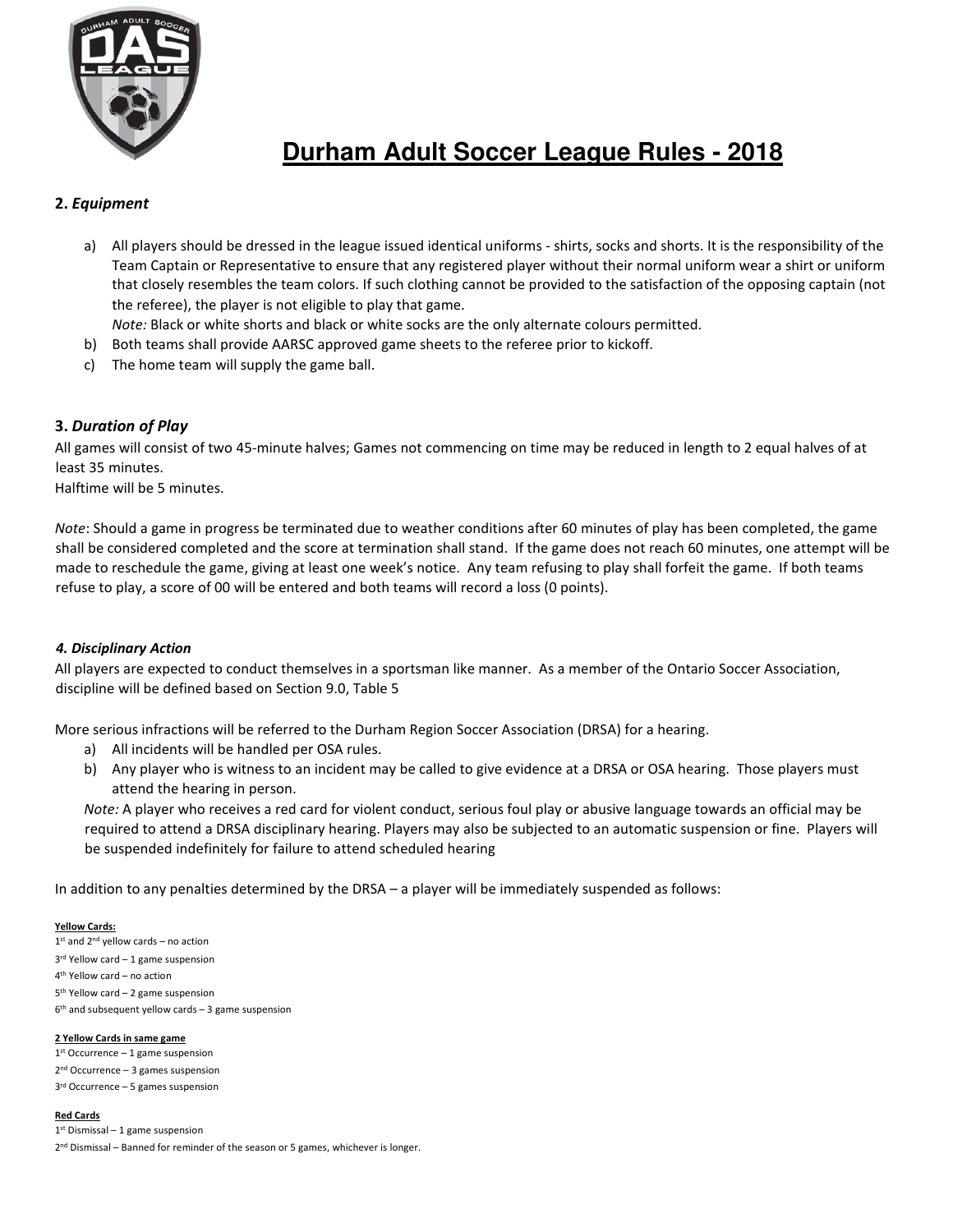

### 5. Protests

In case of a dispute, the President must be contacted within 48 hours of the end of the disputed game and the written protest accompanied by a \$50.00 protest fee. A hearing will be held by the Board of Directors and scheduled as soon as feasible (within 2 weeks) and all parties called, must attend in person.

If the protest is not upheld, the fee will be forfeited. Protests regarding referee's decisions will not be considered.

### 6. Points and Team Standings

Points will be awarded as follows: Win 3 points / Tie 1 point / Loss 0 points Trophies / Prizes are awarded to the first-place team in each division Seasonal Standings are determined by the following criteria

In case of a tie for the following criteria will apply in the order listed:

- Points
- Head to Head results
- Fewest total red cards
- Fewest total yellow cards
- In the unlikely event there is still a tie a coin toss will decide. The tie-breaking rules listed above also apply to the

#### Playoffs.

Red and Yellow cards carry over from the regular season for suspension purposes, but not for Cup tiebreaking purposes.

#### 7. Failure to Show and Forfeited Games

Teams should be present at the scheduled field, with 7 players ready to play and corner flags and nets up with completed game sheets given to the referee at least 15 minutes in advance of their scheduled start time. Teams not complying will be so noted on the game sheet for possible disciplinary action.

Should a team be unable to field 7 players (including the goalie) within 15 minutes of the scheduled kickoff time or become unable to field 7 players at any time thereafter, then that team shall forfeit the game and a score of 3-0 will be recorded in favour of the opposing team. If both teams fail to field a minimum of 7 players, then a score of 0-0 will be entered and both teams will record a loss (0 points).

#### 8. Rain Policy

All fields are leased to the Ajax Adult Recreational Soccer Club by the Town of Ajax and Town of Whitby. Often due to poor weather or other circumstances, the fields must be closed; usually this is done by 4pm.

Games are played only if in the opinion of the referee field conditions are safe; games will be stopped during lightning or other hazardous weather conditions and then continue once it is safe for play to resume. Stoppage of play due to weather will be at the discretion of the referee. The OSA suggested 15minute lightning rule will apply.